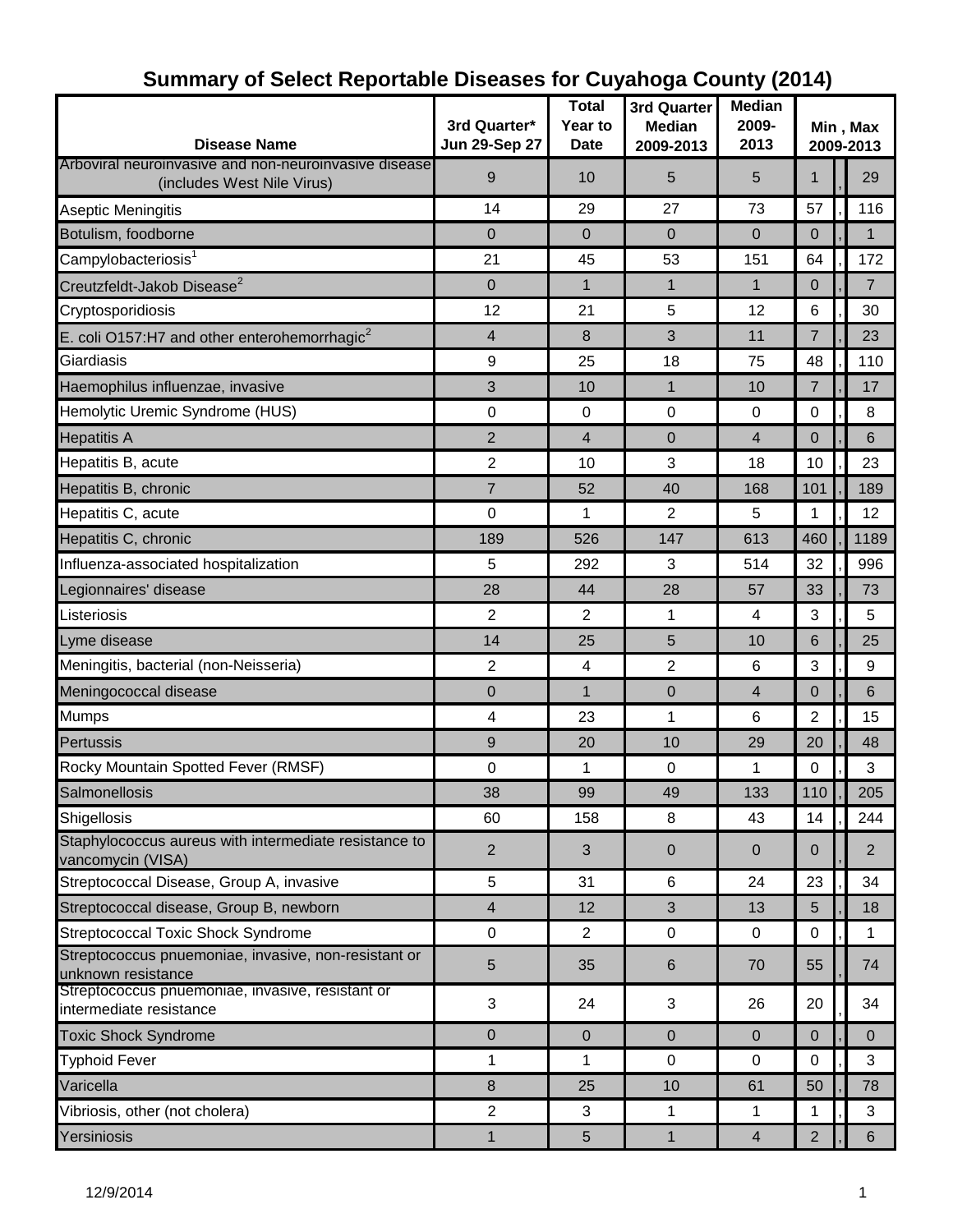| <b>Disease Name</b>                                                                 | 3rd Quarter*<br><b>Jun 29-Sep 27</b> | <b>Total</b><br>Year to<br><b>Date</b> | 3rd Quarter<br><b>Median</b><br>2009-2013 | <b>Median</b><br>2009-<br>2013 | Min, Max<br>2009-2013 |  |                |
|-------------------------------------------------------------------------------------|--------------------------------------|----------------------------------------|-------------------------------------------|--------------------------------|-----------------------|--|----------------|
| Arboviral neuroinvasive and non-neuroinvasive disease<br>(includes West Nile Virus) | 0                                    | $\mathbf 0$                            | 3                                         | 3                              | $\mathbf 0$           |  | 15             |
| Aseptic Meningitis                                                                  | 7                                    | 15                                     | 18                                        | 41                             | 36                    |  | 56             |
| Botulism, foodborne                                                                 | $\mathbf{0}$                         | $\mathbf 0$                            | $\mathbf 0$                               | $\mathbf 0$                    | $\overline{0}$        |  | 1              |
| Campylobacteriosis <sup>1</sup>                                                     | 15                                   | 29                                     | 38                                        | 111                            | 37                    |  | 123            |
| Creutzfeldt-Jakob Disease <sup>2</sup>                                              | $\mathbf{0}$                         | $\mathbf 0$                            | $\mathbf{1}$                              | $\mathbf{1}$                   | $\overline{0}$        |  | $\overline{7}$ |
| Cryptosporidiosis                                                                   | 8                                    | 12                                     | $\overline{4}$                            | 9                              | 5                     |  | 19             |
| E. coli O157:H7 and other enterohemorrhagic $2$                                     | 3                                    | $\overline{7}$                         | $\mathfrak{B}$                            | 8                              | 6                     |  | 16             |
| Giardiasis                                                                          | 5                                    | 18                                     | $\boldsymbol{9}$                          | 31                             | 20                    |  | 61             |
| Haemophilus influenzae, invasive                                                    | $\mathbf{1}$                         | 6                                      | $\mathbf{1}$                              | $\overline{7}$                 | 5                     |  | 10             |
| Hemolytic Uremic Syndrome (HUS)                                                     | 0                                    | $\mathbf 0$                            | $\mathbf 0$                               | $\mathbf 0$                    | $\mathbf 0$           |  | $\overline{7}$ |
| <b>Hepatitis A</b>                                                                  | $\overline{2}$                       | 4                                      | $\mathbf 0$                               | 2                              | $\overline{0}$        |  | 6              |
| Hepatitis B, acute                                                                  | 1                                    | 4                                      | 1                                         | 10                             | 4                     |  | 13             |
| Hepatitis B, chronic                                                                | 6                                    | 41                                     | 20                                        | 75                             | 52                    |  | 91             |
| Hepatitis C, acute                                                                  | 0                                    | $\mathbf 0$                            | 1                                         | 2                              | $\mathbf 0$           |  | 4              |
| Hepatitis C, chronic                                                                | 74                                   | 186                                    | 62                                        | 247                            | 198                   |  | 475            |
| Influenza-associated hospitalization                                                | 4                                    | 150                                    | $\overline{2}$                            | 288                            | 21                    |  | 539            |
| Legionnaires' disease                                                               | 14                                   | 22                                     | 17                                        | 36                             | 20                    |  | 42             |
| Listeriosis                                                                         | 1                                    | 1                                      | 1                                         | 3                              | 3                     |  | 3              |
| Lyme disease                                                                        | 11                                   | 22                                     | $\overline{4}$                            | 9                              | 3                     |  | 16             |
| Meningitis, bacterial (non-Neisseria)                                               | 1                                    | 3                                      | $\mathbf{1}$                              | 2                              | 1                     |  | 5              |
| Meningococcal disease                                                               | $\mathbf 0$                          | $\mathbf 0$                            | $\mathbf 0$                               | 2                              | $\overline{0}$        |  | 3              |
| <b>Mumps</b>                                                                        | 2                                    | 18                                     | 1                                         | 4                              | $\overline{2}$        |  | 14             |
| Pertussis                                                                           | 5                                    | 16                                     | $\boldsymbol{9}$                          | 25                             | 15                    |  | 41             |
| Rocky Mountain Spotted Fever (RMSF)                                                 | 0                                    | $\boldsymbol{0}$                       | 0                                         | 0                              | 0                     |  | $\overline{2}$ |
| Salmonellosis                                                                       | 30                                   | 72                                     | 28                                        | 84                             | 74                    |  | 138            |
| Shigellosis                                                                         | 30                                   | 69                                     | 5                                         | 17                             | 9                     |  | 114            |
| Staphylococcus aureus with intermediate resistance to<br>vancomycin (VISA)          | $\overline{2}$                       | $\overline{2}$                         | $\mathbf{0}$                              | $\mathbf 0$                    | $\overline{0}$        |  | $\overline{2}$ |
| Streptococcal Disease, Group A, invasive                                            | 5                                    | 21                                     | 3                                         | 13                             | 10                    |  | 22             |
| Streptococcal disease, Group B, newborn                                             | $\overline{2}$                       | $6\phantom{1}6$                        | $\mathbf{1}$                              | $\overline{4}$                 | $\mathbf{1}$          |  | 6              |
| <b>Streptococcal Toxic Shock Syndrome</b>                                           | $\mathbf 0$                          | 1                                      | $\mathbf 0$                               | $\mathbf 0$                    | $\mathbf 0$           |  | 1              |
| Streptococcus pnuemoniae, invasive, non-resistant or<br>unknown resistance          | $\overline{2}$                       | 21                                     | $\overline{4}$                            | 37                             | 26                    |  | 45             |
| Streptococcus pnuemoniae, invasive, resistant or<br>intermediate resistance         | 1                                    | 16                                     | $\overline{2}$                            | 17                             | 12                    |  | 21             |
| <b>Toxic Shock Syndrome</b>                                                         | $\mathbf 0$                          | $\mathbf 0$                            | $\mathbf{0}$                              | $\mathbf 0$                    | $\overline{0}$        |  | $\mathbf{0}$   |
| <b>Typhoid Fever</b>                                                                | $\mathsf 0$                          | $\mathsf 0$                            | $\mathbf 0$                               | $\mathbf 0$                    | $\mathbf 0$           |  | $\overline{2}$ |
| Varicella                                                                           | $\overline{7}$                       | 22                                     | $\,8\,$                                   | 52                             | 38                    |  | 66             |
| Vibriosis, other (not cholera)                                                      | $\overline{2}$                       | 3                                      | 1                                         | 1                              | $\mathbf 0$           |  | 3              |
| Yersiniosis                                                                         | 1                                    | 3                                      | $\mathbf 0$                               | 3                              | 1                     |  | 4              |

# **Summary of Select Reportable Diseases for CCBH (2014)**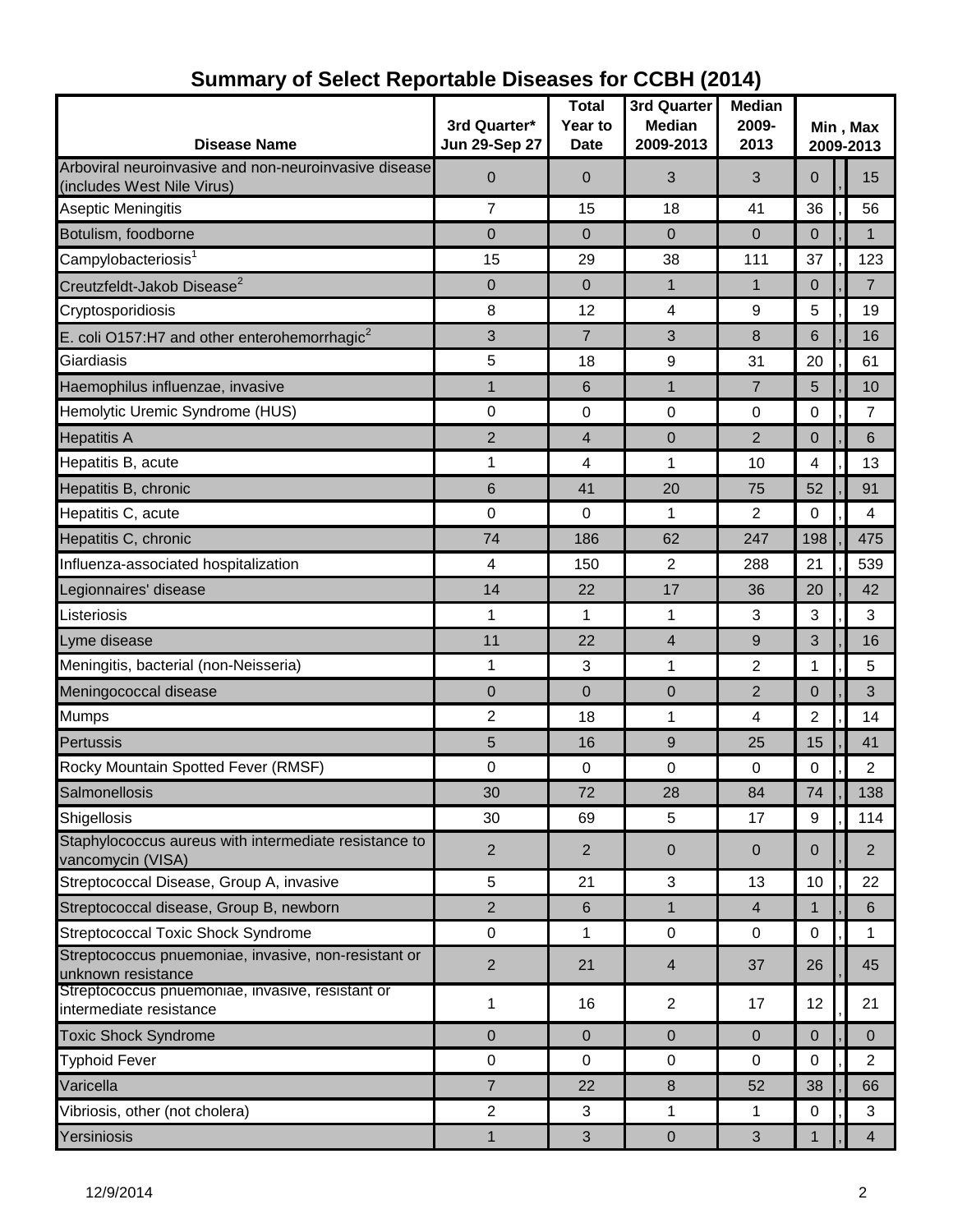|                                                                                     |                         | Total                    | 3rd Quarter      | <b>Median</b>  |                       |  |                |
|-------------------------------------------------------------------------------------|-------------------------|--------------------------|------------------|----------------|-----------------------|--|----------------|
|                                                                                     | 3rd Quarter*            | Year to                  | <b>Median</b>    | 2009-          | Min, Max<br>2009-2013 |  |                |
| <b>Disease Name</b>                                                                 | <b>Jun 29-Sep 27</b>    | <b>Date</b>              | 2009-2013        | 2013           |                       |  |                |
| Arboviral neuroinvasive and non-neuroinvasive disease<br>(includes West Nile Virus) | 9                       | 10                       | 1                | 1              | $\mathbf 0$           |  | 14             |
| Aseptic Meningitis                                                                  | $\overline{7}$          | 14                       | 12               | 31             | 16                    |  | 62             |
| Botulism, foodborne                                                                 | $\boldsymbol{0}$        | $\pmb{0}$                | $\mathbf 0$      | $\overline{0}$ | $\overline{0}$        |  | $\mathbf 0$    |
| Campylobacteriosis <sup>1</sup>                                                     | $\overline{\mathbf{4}}$ | 11                       | 15               | 45             | 24                    |  | 54             |
| Creutzfeldt-Jakob Disease <sup>2</sup>                                              | $\pmb{0}$               | $\mathbf{1}$             | $\mathbf 0$      | $\mathbf 0$    | $\mathbf 0$           |  | $\mathbf 0$    |
| Cryptosporidiosis                                                                   | 3                       | $\overline{7}$           | $\mathbf 0$      | 3              | $\mathbf 0$           |  | 10             |
| E. coli O157:H7 and other enterohemorrhagic $2$                                     | 0                       | $\boldsymbol{0}$         | $\mathbf 0$      | 3              | 1                     |  | 6              |
| Giardiasis                                                                          | 4                       | 7                        | 9                | 39             | 20                    |  | 54             |
| Haemophilus influenzae, invasive                                                    | $\overline{2}$          | $\overline{\mathcal{A}}$ | $\mathbf 0$      | 3              | $\overline{2}$        |  | 6              |
| Hemolytic Uremic Syndrome (HUS)                                                     | $\pmb{0}$               | $\pmb{0}$                | $\mathbf 0$      | $\mathbf 0$    | $\mathbf 0$           |  | 1              |
| <b>Hepatitis A</b>                                                                  | $\mathbf 0$             | $\mathbf 0$              | $\mathbf 0$      | $\mathbf 0$    | $\overline{0}$        |  | $\overline{2}$ |
| Hepatitis B, acute                                                                  | 1                       | $6\phantom{1}$           | $\overline{2}$   | 6              | 4                     |  | 13             |
| Hepatitis B, chronic                                                                | $\mathbf{1}$            | 11                       | 21               | 85             | 49                    |  | 93             |
| Hepatitis C, acute                                                                  | 0                       | 1                        | $\overline{2}$   | 3              | 1                     |  | 8              |
| Hepatitis C, chronic                                                                | 113                     | 334                      | 85               | 356            | 256                   |  | 701            |
| Influenza-associated hospitalization                                                | 1                       | 137                      | 1                | 218            | $\boldsymbol{9}$      |  | 440            |
| Legionnaires' disease                                                               | 14                      | 21                       | 10               | 22             | 12                    |  | 30             |
| Listeriosis                                                                         | 1                       | 1                        | $\mathbf 0$      | 1              | $\mathbf 0$           |  | $\overline{2}$ |
| Lyme disease                                                                        | $\overline{2}$          | $\overline{2}$           | $\mathbf{1}$     | $\overline{2}$ | $\mathbf{1}$          |  | 8              |
| Meningitis, bacterial (non-Neisseria)                                               | 1                       | 1                        | 1                | 3              | 1                     |  | $\overline{7}$ |
| Meningococcal disease                                                               | $\mathbf 0$             | $\mathbf{1}$             | $\mathbf 0$      | 3              | $\overline{0}$        |  | $\overline{4}$ |
| <b>Mumps</b>                                                                        | $\overline{2}$          | 5                        | $\boldsymbol{0}$ | $\mathbf 0$    | $\mathbf 0$           |  | $\overline{2}$ |
| Pertussis                                                                           | 4                       | 4                        | $\mathbf{1}$     | 4              | $\overline{2}$        |  | $\overline{7}$ |
| Rocky Mountain Spotted Fever (RMSF)                                                 | $\pmb{0}$               | 1                        | $\pmb{0}$        | 0              | 0                     |  | 1              |
| Salmonellosis                                                                       | 8                       | 26                       | 18               | 46             | 34                    |  | 66             |
| Shigellosis                                                                         | 30                      | 86                       | 6                | 12             | 5                     |  | 123            |
| Staphylococcus aureus with intermediate resistance to<br>vancomycin (VISA)          | $\mathbf 0$             | $\mathbf{1}$             | $\mathbf 0$      | $\overline{0}$ | $\mathbf 0$           |  | 1              |
| Streptococcal Disease, Group A, invasive                                            | $\mathsf 0$             | 6                        | $\overline{2}$   | 12             | $\boldsymbol{9}$      |  | 13             |
| Streptococcal disease, Group B, newborn                                             | $\overline{2}$          | 6                        | $\mathbf{1}$     | 11             | $\overline{2}$        |  | 14             |
| Streptococcal Toxic Shock Syndrome                                                  | $\mathbf 0$             | 0                        | 0                | 0              | $\mathbf 0$           |  | 0              |
| Streptococcus pnuemoniae, invasive, non-resistant or<br>unknown resistance          | $\mathbf{3}$            | 14                       | $\overline{2}$   | 24             | 22                    |  | 43             |
| Streptococcus pnuemoniae, invasive, resistant or<br>intermediate resistance         | $\boldsymbol{2}$        | 8                        | $\mathbf 0$      | 9              | 6                     |  | 13             |
| <b>Toxic Shock Syndrome</b>                                                         | $\mathbf 0$             | $\pmb{0}$                | $\mathbf 0$      | $\mathbf 0$    | $\mathbf 0$           |  | $\mathbf{0}$   |
| <b>Typhoid Fever</b>                                                                | 1                       | 1                        | $\mathbf 0$      | $\mathbf 0$    | 0                     |  | $\mathbf{1}$   |
| Varicella                                                                           | $\mathbf{1}$            | 3                        | $\overline{2}$   | 12             | 8                     |  | 18             |
| Vibriosis, other (not cholera)                                                      | $\mathbf 0$             | $\pmb{0}$                | $\mathbf 0$      | $\mathbf 0$    | $\boldsymbol{0}$      |  | 1              |
| Yersiniosis                                                                         | $\pmb{0}$               | $\overline{2}$           | $\pmb{0}$        | $\mathbf{1}$   | $\mathbf{1}$          |  | $\overline{2}$ |

#### **Summary of Select Reportable Diseases for City of Cleveland (2014)**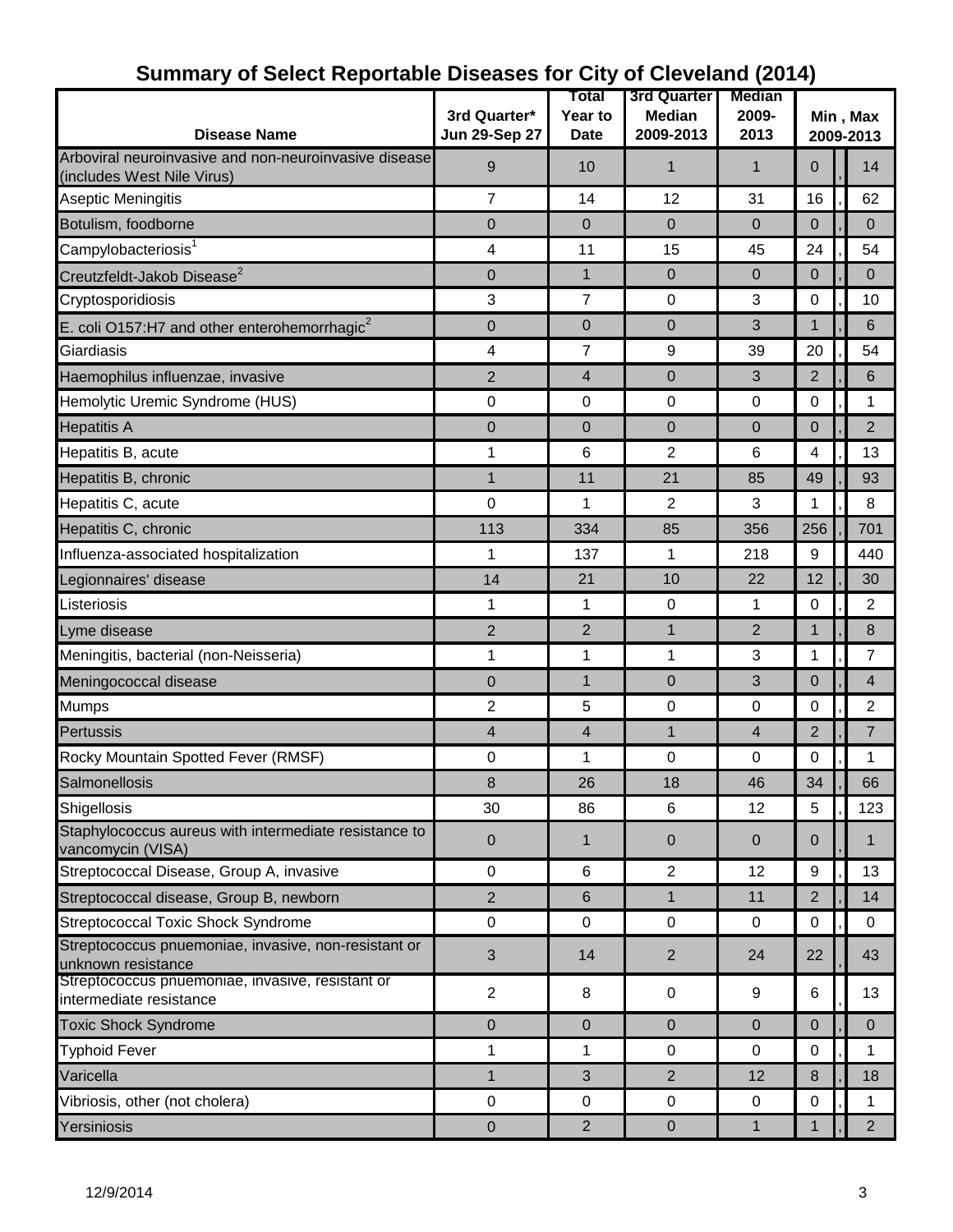| <b>Disease Name</b>                                                                 | 3rd Quarter*<br><b>Jun 29-Sep 27</b> | <b>Total</b><br>Year to<br><b>Date</b> | <b>3rd Quarter</b><br><b>Median</b><br>2009-2013 | ັ<br><b>Median</b><br>2009-<br>2013 | Min, Max<br>2009-2013 |  |                |
|-------------------------------------------------------------------------------------|--------------------------------------|----------------------------------------|--------------------------------------------------|-------------------------------------|-----------------------|--|----------------|
| Arboviral neuroinvasive and non-neuroinvasive disease<br>(includes West Nile Virus) | 0                                    | $\mathbf 0$                            | $\mathbf{0}$                                     | 0                                   | 0                     |  | 1              |
| Aseptic Meningitis                                                                  | 0                                    | $\mathbf 0$                            | 1                                                | 1                                   | $\mathbf 0$           |  | 3              |
| Botulism, foodborne                                                                 | 0                                    | $\mathbf 0$                            | $\mathbf 0$                                      | $\overline{0}$                      | $\overline{0}$        |  | $\mathbf 0$    |
| Campylobacteriosis <sup>1</sup>                                                     | 2                                    | 5                                      | 1                                                | 4                                   | $\overline{2}$        |  | 5              |
| Creutzfeldt-Jakob Disease <sup>2</sup>                                              | $\mathbf 0$                          | $\mathbf 0$                            | $\mathbf{0}$                                     | 0                                   | $\mathbf 0$           |  | $\Omega$       |
| Cryptosporidiosis                                                                   | 1                                    | $\overline{2}$                         | 1                                                | 1                                   | $\mathbf 0$           |  | 1              |
| E. coli O157:H7 and other enterohemorrhagic <sup>2</sup>                            | $\mathbf{1}$                         | 1                                      | $\pmb{0}$                                        | $\overline{0}$                      | $\mathbf 0$           |  | 1              |
| Giardiasis                                                                          | 0                                    | $\boldsymbol{0}$                       | 0                                                | $\mathbf 0$                         | $\mathbf 0$           |  | $\overline{2}$ |
| Haemophilus influenzae, invasive                                                    | 0                                    | $\mathbf 0$                            | $\mathbf{0}$                                     | $\overline{0}$                      | $\mathbf 0$           |  | $\overline{2}$ |
| Hemolytic Uremic Syndrome (HUS)                                                     | 0                                    | 0                                      | $\mathbf 0$                                      | $\mathbf 0$                         | $\mathbf 0$           |  | $\Omega$       |
| <b>Hepatitis A</b>                                                                  | 0                                    | 0                                      | 0                                                | 0                                   | $\mathbf 0$           |  | $\mathbf 0$    |
| Hepatitis B, acute                                                                  | 0                                    | $\boldsymbol{0}$                       | $\pmb{0}$                                        | $\pmb{0}$                           | $\mathbf 0$           |  | 1              |
| Hepatitis B, chronic                                                                | 0                                    | $\mathbf 0$                            | $\mathbf 0$                                      | 5                                   | $\mathbf 0$           |  | 8              |
| Hepatitis C, acute                                                                  | 0                                    | $\boldsymbol{0}$                       | $\pmb{0}$                                        | $\pmb{0}$                           | 0                     |  | $\mathbf 0$    |
| Hepatitis C, chronic                                                                | $\overline{2}$                       | 6                                      | 3                                                | 11                                  | 5                     |  | 19             |
| Influenza-associated hospitalization                                                | 0                                    | 5                                      | $\pmb{0}$                                        | 14                                  | $\overline{2}$        |  | 17             |
| Legionnaires' disease                                                               | 0                                    | $\mathbf{1}$                           | $\mathbf 0$                                      | $\mathbf{1}$                        | $\mathbf 0$           |  | $\mathbf{1}$   |
| Listeriosis                                                                         | 0                                    | 0                                      | $\mathsf 0$                                      | 0                                   | 0                     |  | $\mathbf 0$    |
| Lyme disease                                                                        | 1                                    | $\mathbf{1}$                           | $\mathbf 0$                                      | $\mathbf{1}$                        | $\overline{0}$        |  | $\mathbf 1$    |
| Meningitis, bacterial (non-Neisseria)                                               | 0                                    | 0                                      | $\pmb{0}$                                        | $\pmb{0}$                           | $\mathbf 0$           |  | $\mathbf 0$    |
| Meningococcal disease                                                               | 0                                    | $\mathbf 0$                            | $\mathbf 0$                                      | $\overline{0}$                      | $\overline{0}$        |  | $\mathbf 0$    |
| Mumps                                                                               | 0                                    | 0                                      | $\pmb{0}$                                        | 0                                   | 0                     |  | $\mathbf 0$    |
| Pertussis                                                                           | 0                                    | $\mathbf 0$                            | 0                                                | 0                                   | $\mathbf 0$           |  | $\mathbf 0$    |
| Rocky Mountain Spotted Fever (RMSF)                                                 | $\mathbf 0$                          | 0                                      | $\mathbf 0$                                      | 0                                   | $\mathbf 0$           |  | 1              |
| Salmonellosis                                                                       | $\boldsymbol{0}$                     | 1                                      | 1                                                | 5                                   | 1                     |  | 8              |
| Shigellosis                                                                         | 0                                    | 3                                      | $\mathbf 0$                                      | 1                                   | $\mathbf 0$           |  | $\overline{7}$ |
| Staphylococcus aureus with intermediate resistance to<br>vancomycin (VISA)          | 0                                    | $\pmb{0}$                              | $\pmb{0}$                                        | $\overline{0}$                      | $\mathbf 0$           |  | $\mathbf 0$    |
| Streptococcal Disease, Group A, invasive                                            | $\mathbf 0$                          | 4                                      | $\mathbf 0$                                      | $\mathbf 0$                         | $\mathbf 0$           |  | $\overline{2}$ |
| Streptococcal disease, Group B, newborn                                             | 0                                    | $\mathbf 0$                            | $\mathbf 0$                                      | $\mathbf{0}$                        | $\overline{0}$        |  | $\mathbf{1}$   |
| <b>Streptococcal Toxic Shock Syndrome</b>                                           | 0                                    | 1                                      | $\mathbf 0$                                      | $\mathbf 0$                         | $\mathbf 0$           |  | $\mathbf 0$    |
| Streptococcus pnuemoniae, invasive, non-resistant or<br>unknown resistance          | 0                                    | $\pmb{0}$                              | $\pmb{0}$                                        | $\mathbf{1}$                        | $\overline{0}$        |  | $\overline{2}$ |
| Streptococcus pnuemoniae, invasive, resistant or<br>intermediate resistance         | $\mathbf 0$                          | $\mathbf 0$                            | $\mathbf 0$                                      | $\mathsf 0$                         | 0                     |  | 1              |
| <b>Toxic Shock Syndrome</b>                                                         | 0                                    | $\pmb{0}$                              | $\mathbf 0$                                      | $\mathbf 0$                         | $\mathbf 0$           |  | $\mathbf{0}$   |
| <b>Typhoid Fever</b>                                                                | $\pmb{0}$                            | $\mathbf 0$                            | 0                                                | $\mathbf 0$                         | $\mathbf 0$           |  | $\mathbf 0$    |
| Varicella                                                                           | 0                                    | $\pmb{0}$                              | 0                                                | $\mathbf{0}$                        | $\mathbf 0$           |  | 1              |
| Vibriosis, other (not cholera)                                                      | $\mathbf 0$                          | $\mathbf 0$                            | $\mathbf 0$                                      | 0                                   | $\mathbf 0$           |  | $\mathbf 0$    |
| Yersiniosis                                                                         | 0                                    | $\pmb{0}$                              | 0                                                | $\mathbf 0$                         | $\mathbf 0$           |  | $\mathbf 0$    |

## **Summary of Select Reportable Diseases for City of Shaker Heights (2014)**